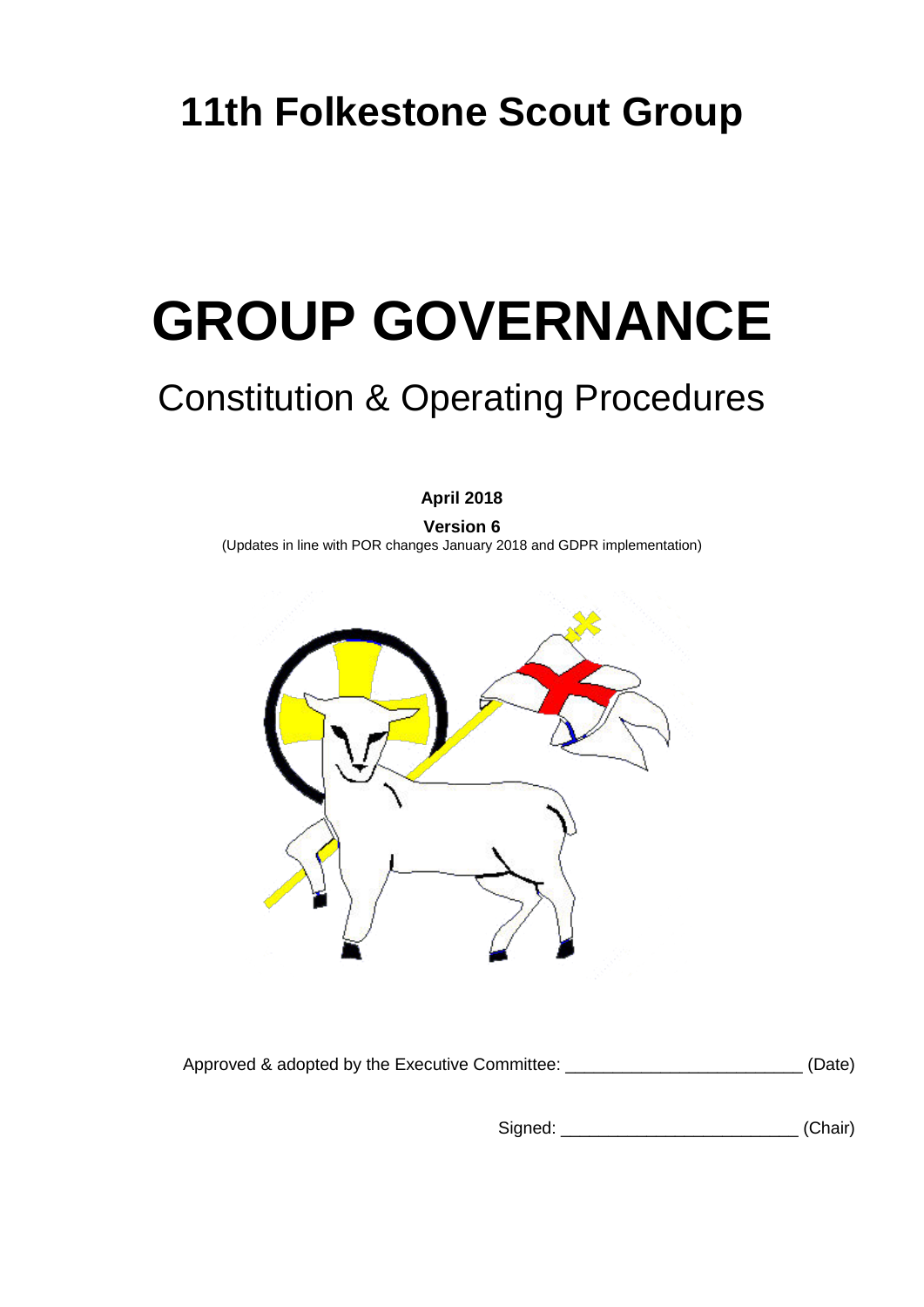# **1.1 Introduction**

This document has been produced by the Executive Committee of the 11th Folkestone Scout Group Council to clarify Group Policy in relation to the management of the Scout Group's financial and administrative responsibilities and should be read in conjunction with the Policy, Organisation & Rules (POR) of The Scout Association, which take precedence in all matters. Current POR, including amendments, can be found on the official Scout Association website: www.scouts.org.uk/por

# **2.1 Governance & Compliance**

- 2.1.1 The 11<sup>th</sup> Folkestone (St. John's) Scout Group is governed and regulated by the current Policy, Organisation and Rules as published and as amended from time to time by the Scout Association in the UK. All such current Policy, Organisation and Rules will apply to the Group as appropriate and without variation. This includes the constitution of the Group and its legal and regulatory obligations and with particular respect to the Charities Act 2011.
- 2.1.2 The Group Scout Leader and Group Chair are responsible for ensuring compliance to Group, District, County and National Scout Association Policy, Organisation and Rules (POR).

# **2.2 Constitution**

- 2.2.1 The 11<sup>th</sup> Folkestone (St. John's) Scout Group is not a Sponsored Group as defined in POR and is therefore not answerable to other bodies. However, it does maintain a link with St. John's Church.
- 2.2.2 The following definition of the Constitution of the 11<sup>th</sup> Folkestone (St. John's) Scout Group is based on and should be read in conjunction with the model constitution within the Policy, Organisation and Rules of the Scout Association dated January 2018.

This replaces all previous versions of the 11<sup>th</sup> Folkestone (St. John's) Scout Group Constitution.

In order to clarify and document the constitution of the 11<sup>th</sup> Folkestone (St. John's) Scout Group Council and Group Executive Committee, this document defines the processes whereby members of the Group Council are elected to the Group Executive Committee.

It also defines the operation of meetings, decision making and actions of both the Group Council and Group Executive Committee.

- 2.2.3 Membership of the 11<sup>th</sup> Folkestone (St. John's) Scout Group Council is open to:
	- Scouters;
	- Group Scout Active Support members (including the Group Scout Active Support Manager and Group Scout Active Support Co-ordinators – if appointed);
	- Colony, Pack and Troop Assistants;
	- Skills Instructors;
	- **Administrators**;
	- Advisers;
	- Patrol Leaders:
	- all parents of Beaver Scouts, Cub Scouts and Scouts;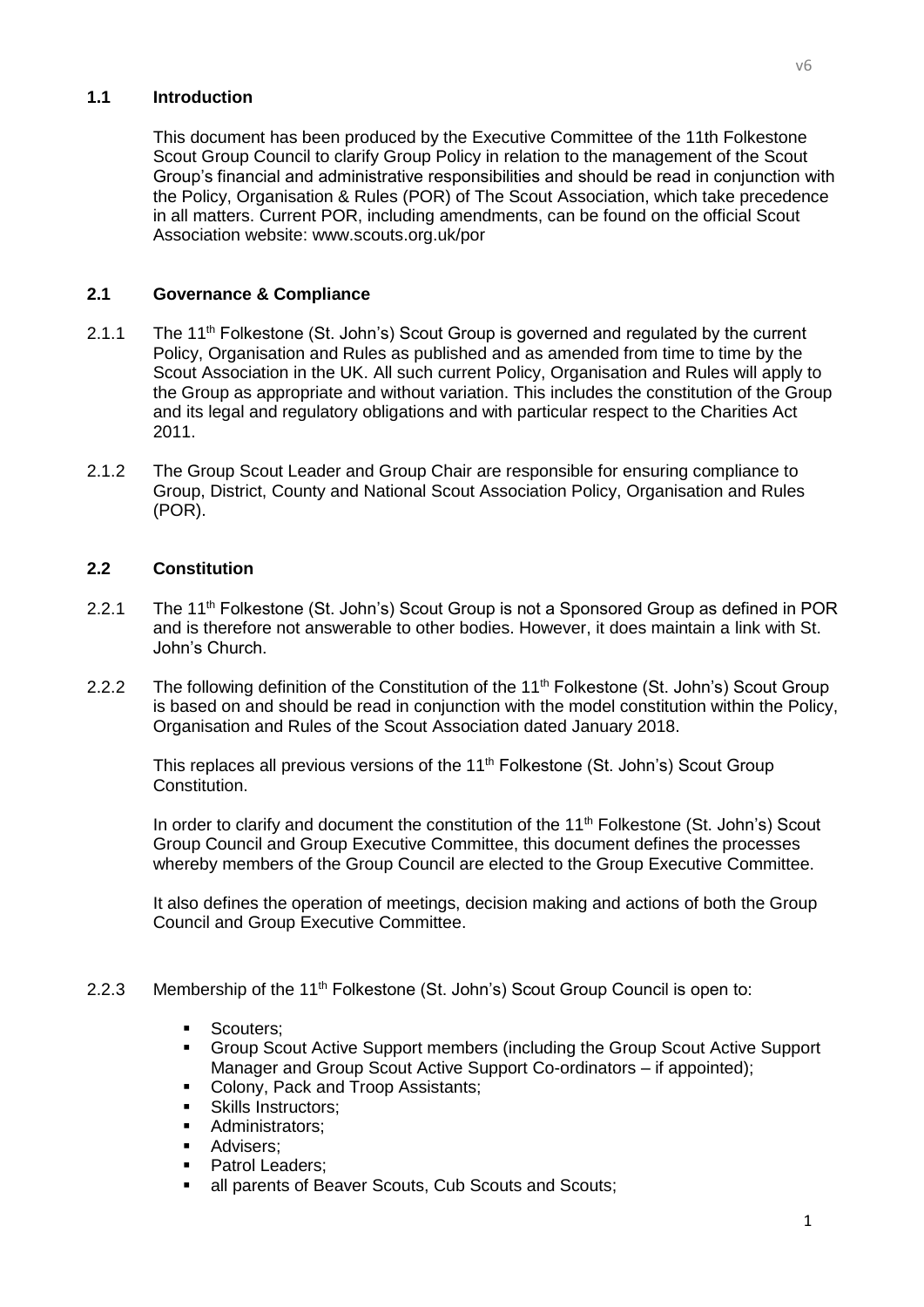- any other supporters including former Scouts and their parents who may be admitted by the Group Scout Leader, the Group Executive Committee or the Group Council;
- the District Commissioner and District Chair are ex-officio members of the Group Scout Council.
- 2.2.4 Membership of the Group Council ceases upon:
	- the resignation of the member:
	- the dissolution of the Council:
	- the termination of membership by Headquarters following a recommendation by the Group Executive Committee.
- 2.2.5 The 11<sup>th</sup> Folkestone (St. John's) Group Scout Council must hold an Annual General Meeting within six months of the financial year end (31<sup>st</sup> December annually) to:
	- receive and consider the Annual Report of the Group Executive Committee, including the annual statement of accounts;
	- **EXEDER** approve the Group Scout Leader's nomination of the Group Chair and approve nominated members of the Group Executive Committee;
	- **Example 2** elect a Group Secretary and Group Treasurer;
	- elect members of the Group Executive Committee;
	- appoint an auditor or independent examiner or scrutineer as required.

The quorum for meetings of the Group Scout Council will be ten members. Matters will be decided by a majority (i.e. at least half) of those in attendance.

2.2.6 The 11<sup>th</sup> Folkestone (St. John's) Scout Group Executive Committee exists to support the Group Scout Leader in meeting the responsibilities of their appointment.

Members of the Executive Committee must act collectively as Charity Trustees of the Scout Group, and in the best interests of its members to:

- Comply with the Policy, Organisation and Rules of The Scout Association and relevant laws.
- **Protect and maintain any property and equipment owned by and/or used by the** Group
- Manage the Group finances.
- Provide insurance for people, property and equipment.
- Provide sufficient resources for Scouting to operate. This includes, but is not limited to, supporting recruitment, other adult support, and fundraising activities.
- Promote and support the development of Scouting in the local area.
- Manage and implement the Safety Policy locally
- Ensure that a positive image of Scouting exists in the local community.
- Appoint and manage the operation of any sub-Committees, including appointing a Chair to lead each sub-Committees.
- Ensure that Young People are meaningfully involved in decision making at all levels within the Group
- The opening, closure and amalgamation of Sections in the Group as necessary

The Executive Committee must also:

- Appoint Administrators, Advisers, and Co-opted members of the Executive **Committee**
- Approve the Annual Report and Annual Accounts after their examination by an appropriate auditor, independent examiner or scrutineer.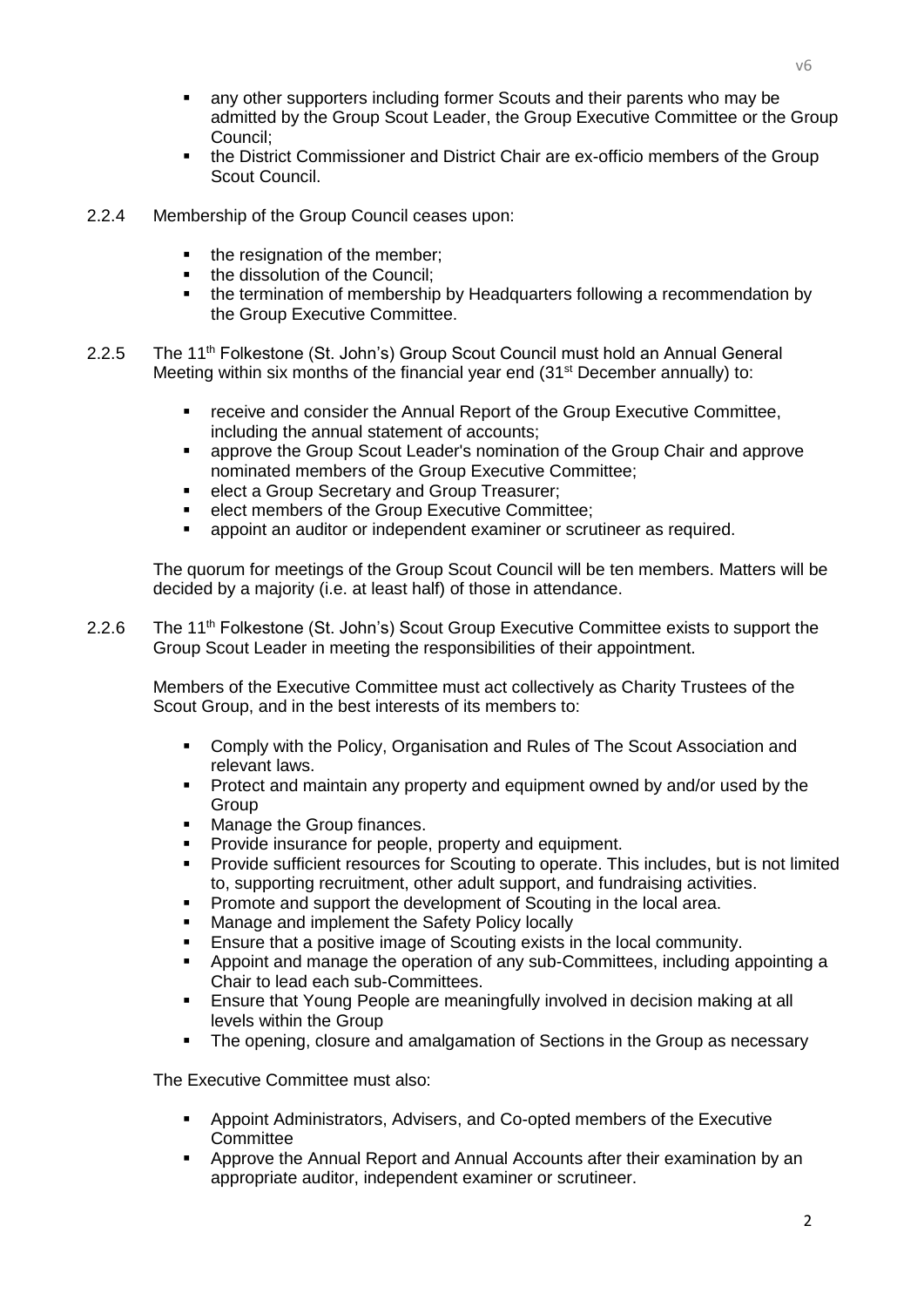- Present the Annual Report and Annual Accounts to the Scout Council at the Annual General Meeting; file a copy with the District Executive Committee; and if a registered charity, to the appropriate charity regulator if the regulator's rules require it.
- Maintain confidentiality with regard to appropriate Executive Committee business.
- Where staff are employed, act as a responsible employer in accordance with Scouting's values and relevant legislation.
- Ensure line management responsibilities for employed staff are clearly established and communicated.
- 2.2.7 The 11<sup>th</sup> Folkestone (St. John's) Scout Group Executive Committee consists of:
	- The Group Chair:
	- The Group Vice-Chair (nominated annually by the Executive Committee from within its membership);
	- The Group Secretary;
	- The Group Treasurer;
	- The Group Scout Leader;
	- The Assistant Group Scout Leader;
	- The Centre Manager;
	- Section Leaders wishing to serve (who request to serve on the Board annually opting in at the Annual General Meeting);
	- Nominated Members or persons nominated by the Group Scout Leader/Group Chair (not to exceed the number of elected members);
	- Elected Members not less than 4 persons, but a maximum of 8, elected at the Group Annual General Meeting;
	- Co-opted Members:
		- o persons co-opted annually by the Group Executive Committee;
		- $\circ$  the number of co-opted members must not exceed the number of elected members. Current membership of the Executive Committee is outlined on the Group website.

The quorum of the Group Executive Committee and any sub-committees will be a majority i.e. at least half plus one of the membership of the Committee or sub-committee in attendance.

- 2.2.8 The District Commissioner and the District Chair have the right of attendance at meetings of the 11<sup>th</sup> Folkestone (St. John's) Group Executive Meetings.
- 2.2.9 Conduct of the Group Executive Committee

Decision making of the Group Executive Committee may be in meetings (including remote attendance via teleconference or webconference), via e-mail approval of recommendations or via delegated authority.

- Decisions requiring the representation of different views should be made after discussion during meetings of the Executive Committee. Extraordinary meetings may be called to discuss and decide on urgent matters.
- Simple decisions may be made between meetings via e-mail. E-mails should be brief and set out a clear recommendation which is approved or rejected by a majority of respondents. Should any member of the Executive Committee wish to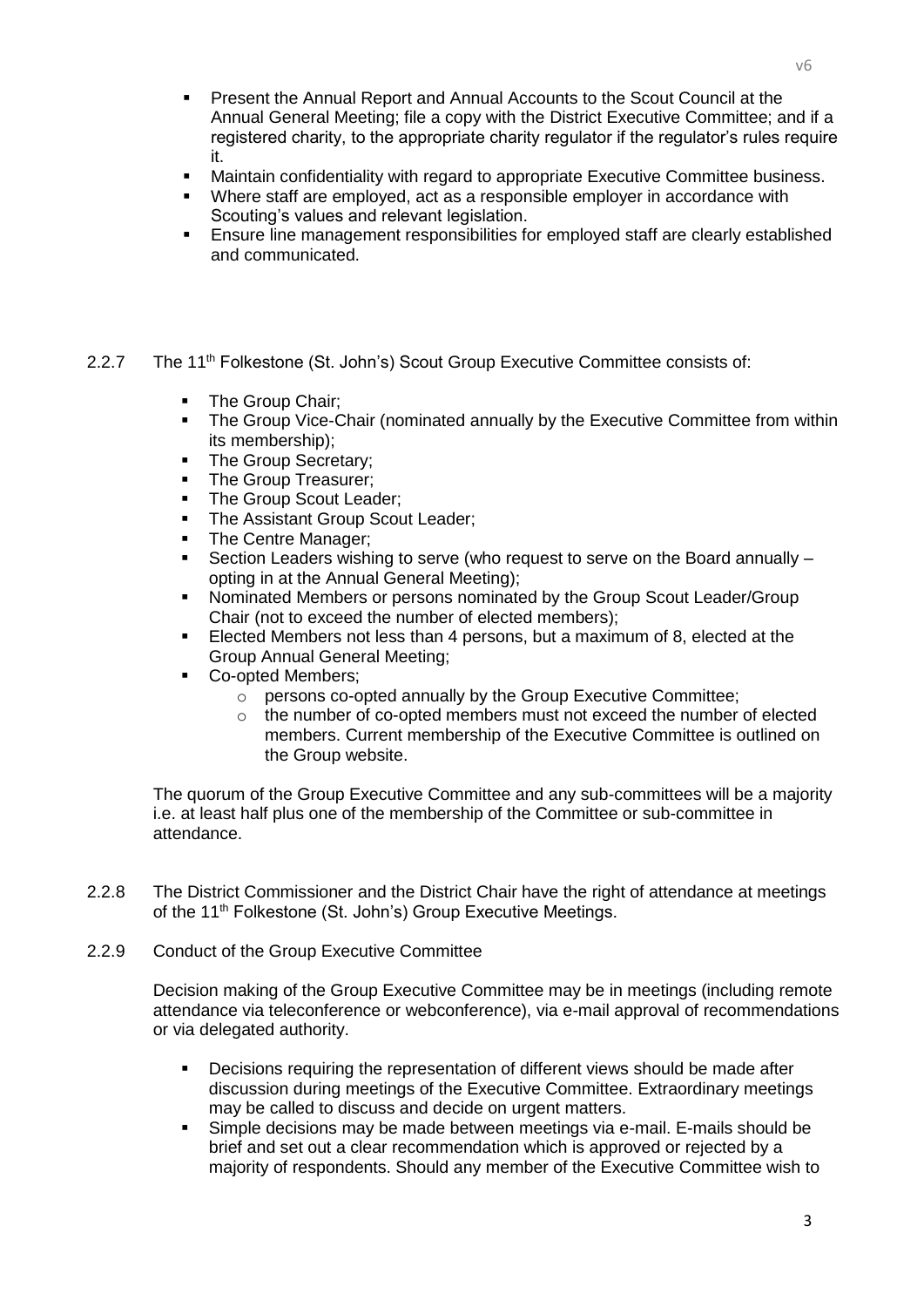discuss the matter further, the decision will be deferred to a meeting of the Executive Committee (an extraordinary meeting may be called).

 Where a matter cannot be decided at a meeting of the Executive Committee i.e. due to lack of complete information, the authority to make a decision may be delegated to those members of the Executive Committee as decided at the meeting. Authority will usually be delegated to more than one member of the Executive Committee. Members with delegated decision making authority on any matter will then have the authority to make a decision on behalf of the full Executive Committee.

Members of the Executive Committee may be delegated to act on behalf of the Executive Committee on defined matters. This may be via sub-committee (see POR 3.23 b iv) or to address specific topics. Delegated actions are taken with the authority of the Executive Committee. The scope of any delegated actions should be clearly agreed by the Executive Committee via published Terms of Reference at the time when such actions are delegated and regular updates on actions taken should be provided to the full Executive Committee.

The above notwithstanding, the Group Scout Leader has the right to act in all matters as defined in POR 3.42a. The Group Scout Leader may also act on behalf of the Executive Committee in all urgent matters where it is not possible to consult with the membership of the Executive Committee (usually in consultation with the Group Chair where possible).

- 2.2.10 The Group Executive Committee may establish any sub-Committees that it deems necessary, applying strict, documented Terms of Reference to any such committee.
- 2.2.11 The Group Scout Leader and the Group Chair will be ex officio members of any sub-Committee of the Group Executive Committee.
- 2.2.12 Any fund raising committee must include at least two members of the Group Executive Committee, in addition to the ex officio members. No Section Leader or Assistant Leader may serve on such a fund raising sub-Committee.
- 2.2.13 Our Scout Group is an educational charity. Members of the Group Executive Committee are the charity trustees of the Scout Group.
- 2.2.14 Only persons aged 18 and over may be full voting members of the Group Executive Committee because of their status as charity trustees.
- 2.2.15 Certain people are disqualified from being charity trustees by virtue of the Charities Acts.
- 2.2.16 Charity trustees are responsible, as the data controller, for complying with all the legislation applicable to charities including the General Data Protection Regulations.

# **2.3 Group Name & Colours**

2.3.1 The Group has registered its title as the  $11<sup>th</sup>$  Folkestone (St. John's) Scout Group, registered charity number 285558. The title will be used on all official communications and stationery. *Note: the bracketed St. John's may be omitted from less formal communications at the discretion of the Group Scout Leader.*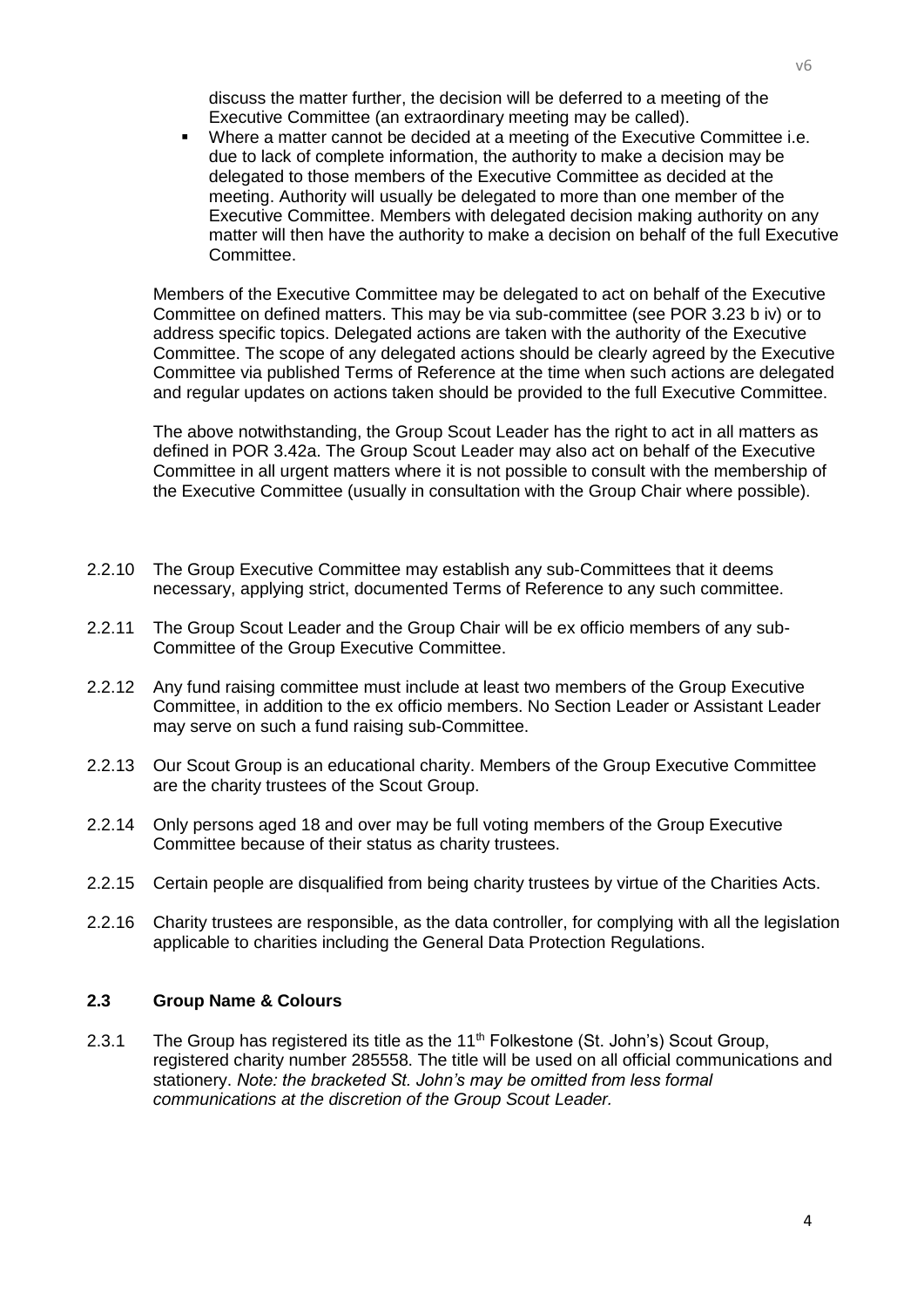#### **2.4 Group Programme**

2.4.1 The Group shall support initiatives and events which are organised by the District, County or National Headquarters. The Group or individual Sections will participate at the discretion of the Group Scout Leader and individual Section Leaders.

# **3 Finances**

#### **3.1 General**

- 3.1.1 The Group Treasurer, acting on behalf of the other Executive Committee members (who are the Group's Charity Trustees), has overall operational responsibility for the governance and maintenance of Group finances.
- 3.1.2 The Group shall operate a main bank account, using a mainstream bank into which all receipts are deposited. This account will require a minimum of two signatories, however, the Group shall hold a minimum of four. The signatories on the Group account shall be: the Group Treasurer; the Group Chair; the Group Scout Leader; the Group HQ Manager and a section leader from each section (where no conflict of interest exists). Other Board members may be appointed, subject to approval of the Executive Committee.

The Group shall operate an online payments account using a mainstream bank. The signatories on this account shall be: the Group Treasurer; the Group Chair; the Group Scout Leader. Other Board members may be appointed, subject to approval of the Executive Committee.

The Group shall operate a pre-paid credit card for general expenditure. The accounts shall be maintained with a shared balance of £100 at all times, with additional funds being transferred as necessary, authorised by the spending authorisation set out in 3.3.2. Each section will hold a card, along with the Group Chair, Centre Manager, Group Scout Leader and Assistant.

A savings account shall be held holding the Group's dedicated Hardship Fund (The Penticost Fund).

A separate current account shall hold restricted & designated capital funds for specific projects. This will not form part of the reported Reserves.

A Cash Float, set at £50, shall be held by the Group Treasurer to facilitate local payments as required.

- 3.1.3 Further savings accounts may be opened and operated by the Group Treasurer at discretion of the Group Executive Committee.
- 3.1.4 All monies payable to the Group, for whatever reason and from whatever source, including cash payments shall be duly recorded, logged and deposited into the Group account. Under no circumstances may cash be diverted.
- 3.1.5 The Group's policy on reserves is to hold sufficient resources to continue the charitable activities of the group should income and fundraising activities fall short. The Executive Committee considers that the group should hold a sum equivalent to 12 months running costs of approximately £3000, calculated based on the previous year's core costs to maintain the building should no other income be available. This reserve is to be used to allow time for the Group to be reopened should that be the (preferred) viable option or provide the time to adequately dispose of the Group assets and close the Group as per POR.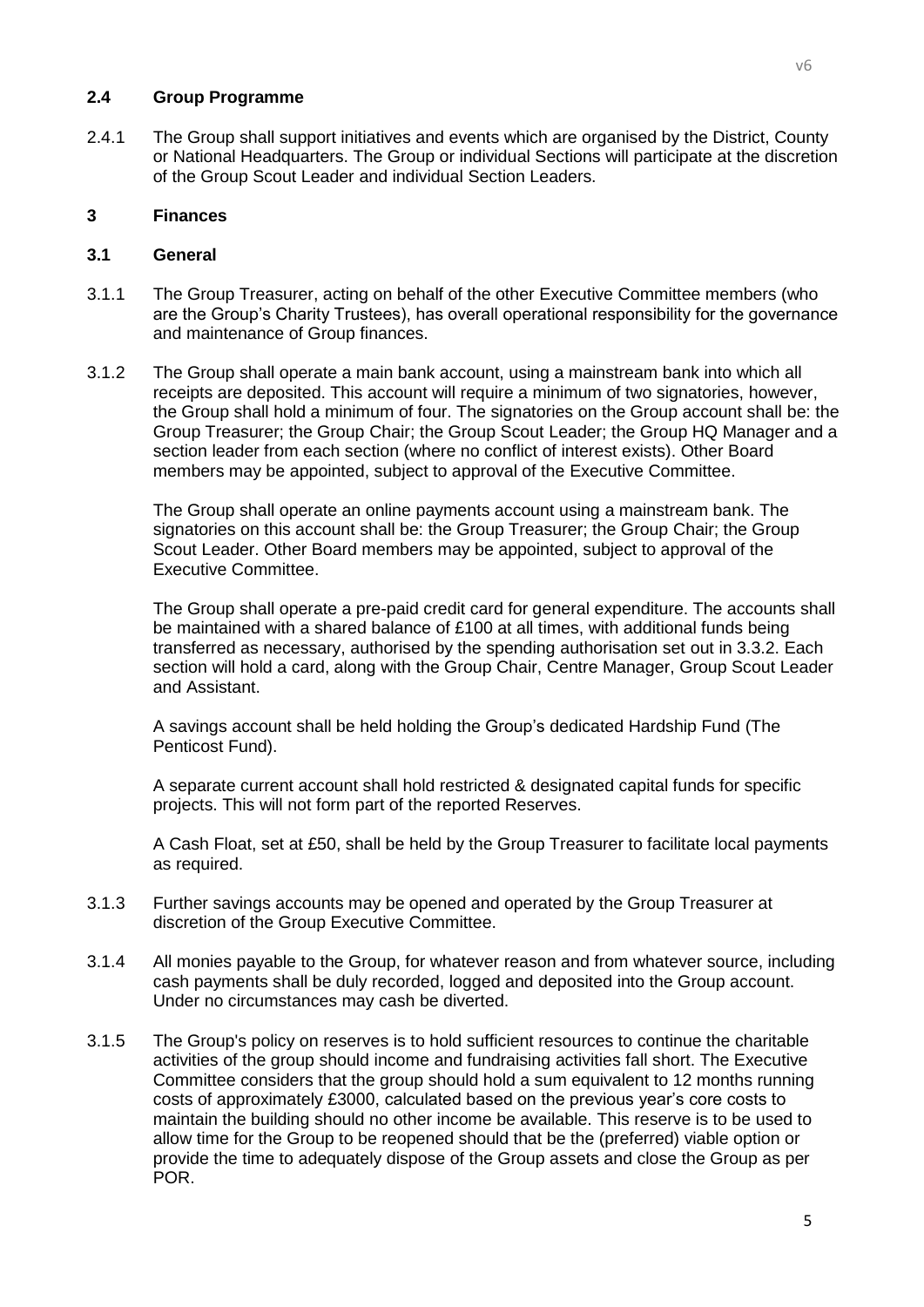# **3.2 The Group Treasurer**

- 3.2.1 The key aspects of the Group Treasurer's role are to:
	- Produce an annual budget following consultation with the Group Team Meeting
	- Monitor the Group's income and expenditure against the approved budget
	- Collect and forward the Membership Subscription to the District Treasurer
	- Receive and account for all monies in the Group (including from Sections) paying out only as authorised by the Group Executive Committee
	- **Ensure that floats held by others are properly accounted for**
	- **Ensure that accumulated funds are invested**
	- **Ensure that proper inventories and insurance of Group property and equipment** are maintained
	- Keep in contact with the District Treasurer
	- Comply with the rules of the Scout Association, Charity Commission requirements and the laws of the land relating to finance

#### **3.3 Expenses**

- 3.3.1 The Group does not expect volunteers of the Group to be 'out of pocket' as a result of providing purchased items or services for the genuine and direct benefit of the Group and its young people or as required by the Scout Association. All such expenses should be claimed in accordance with the Group policy and procedure.
- 3.3.2 In order to maintain financial control, all expenditure should be approved in advance following the spending limit authorisation schedule.

| $£0.01 - £100$ | Any member of the Group Team as authorised        |
|----------------|---------------------------------------------------|
|                | by the 'budget holder' (e.g. Section Leader, GSL, |
|                | etc)                                              |
| £101 - £200    | A budget holder after consultation with the       |
|                | <b>GSL or Chair</b>                               |
| £201 - £1500   | 3 trustees (including the chair or vice chair)    |
| £1501 +        | Majority vote of the full Executive Committee     |
|                | (Quorate)                                         |

Spending authorisation schedule **for all funds**

- A receipt and proper Group accounting procedures must be followed for all levels of spending.
- A completed Claim Form detailing account to debited, nominal code to be recorded against and payment method.
- Where authorisation is required for a spend, a written record must be produced and filed along with the receipt. This may take the form of a Group Purchase order/extract from the minutes of an Executive Committee or subcommittee meeting or a printed email detailing the spend and agreement at the appropriate level as outlined above.
- For all spends over £1500, three quotes/estimates should be obtained and filed with the Group Treasurer to ensure best value for the Group's money.
- Non-approved expenses may not be reimbursed at the discretion of the Executive Committee. The spending limit authorisation schedule must be followed by all members of the Group.
- 3.3.3 Reimbursement of expenses will be via direct bank transfer or a cheque, claimed from the Group Treasurer or Chair using the appropriate form.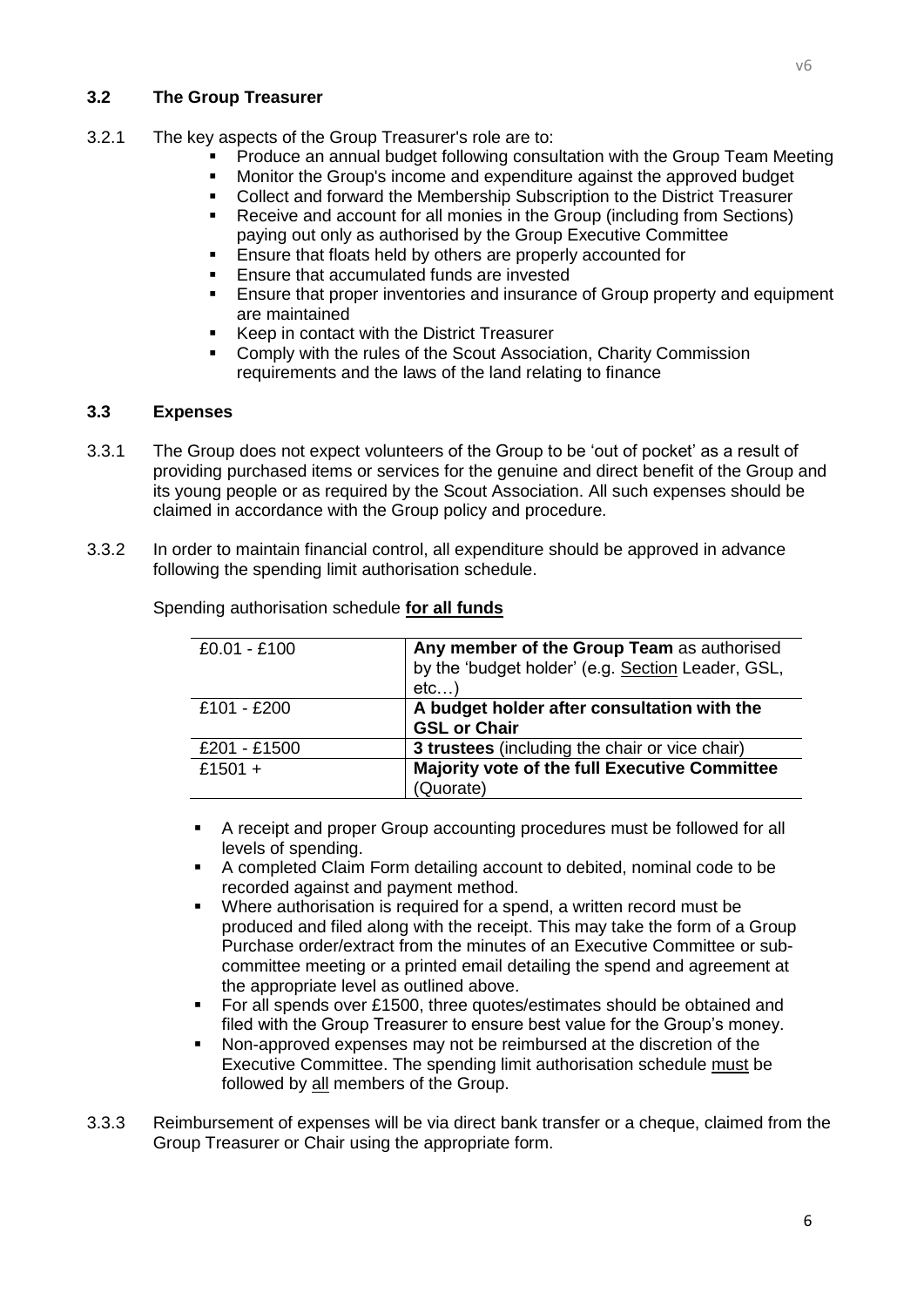3.3.4 Where possible, payments to providers/third parties should be made directly by the Group via bank transfer (preferred), pre-paid credit card or cheque. To request a payment, inform the Group Treasurer or Chair via email or Group Purchase Order.

# **3.4 Camps, activities, events & excursions**

- 3.4.1 Nights Away experiences should break even financially. In other words, when all expenses have been accounted for, the end balance to the Group should be zero – the Group being neither in profit, nor loss unless otherwise agreed in advance by the Executive Committee. In some circumstances, the Executive Committee may approve a subsidy in advance, via the Finance Committee. Any remaining monies from a camp should be reimbursed to participants, however, a covering letting offering the refund or an alternative option for the monies may be sent which allows for parental choice for the balance.
- 3.4.2 Outings, excursions and expeditions should break even financially for the Group. In some circumstances, the Executive Committee may approve a subsidy in advance, via the Finance Committee
- 3.4.3 Some activities may be entirely funded by the Group (such as District organised competitions and outings), others may be subsidised by the Group and others, in order to break even, or may be charged for at cost price at the discretion of the event organiser and Executive Committee where appropriate and in line with spending authorisations.
- 3.4.4 It is the responsibility of the event organiser to ensure that it is properly budgeted and financed (including subsidy approvals) and that all required monies are collected prior to departure. If requested, by the Executive Committee, a written budget must be produced to satisfy the Board of appropriate financial procedures for the event.
- 3.4.4 It is the policy of the Group that adults supporting Nights Away experiences are not expected to pay, beyond providing their time. The Group, through building the cost into an event's budget or from sectional budgets, shall cover the cost. Large scale events, such as the Kent International Jamboree, where costs and pressures on budgets are significant, a contribution may be sought from those adults attending or funding from the Group may be sought through a request to the Executive Committee.

# **4 Buildings, premises and property**

- 4.1.1 Health & safety are of paramount importance. It is the responsibility of the Group Executive Committee to ensure that a formal risk assessment and fire risk assessment of the premises is carried out at least every two years and that resulting actions are prioritised and dealt with promptly and efficiently. The Executive Committee are also responsible for ensuring appropriate records of checks are made and monitored and remedial work is undertaken as necessary.
- 4.1.2 It is the responsibility of the Group Executive Committee to manage the maintenance and running of Group premises, including grounds, for the benefit of its Members and to acceptable standards. This includes, although is not limited to, providing facilities and utilities such as toilets, a kitchen, furniture, heating, lighting etc., security and landscaping.
- 4.1.3 It is the responsibility of the Group Executive Committee to ensure that all legal, contractual and associated financial matters with respect to Group premises are resolved, including lease agreements, buildings & contents insurance, utility bills and other Group liabilities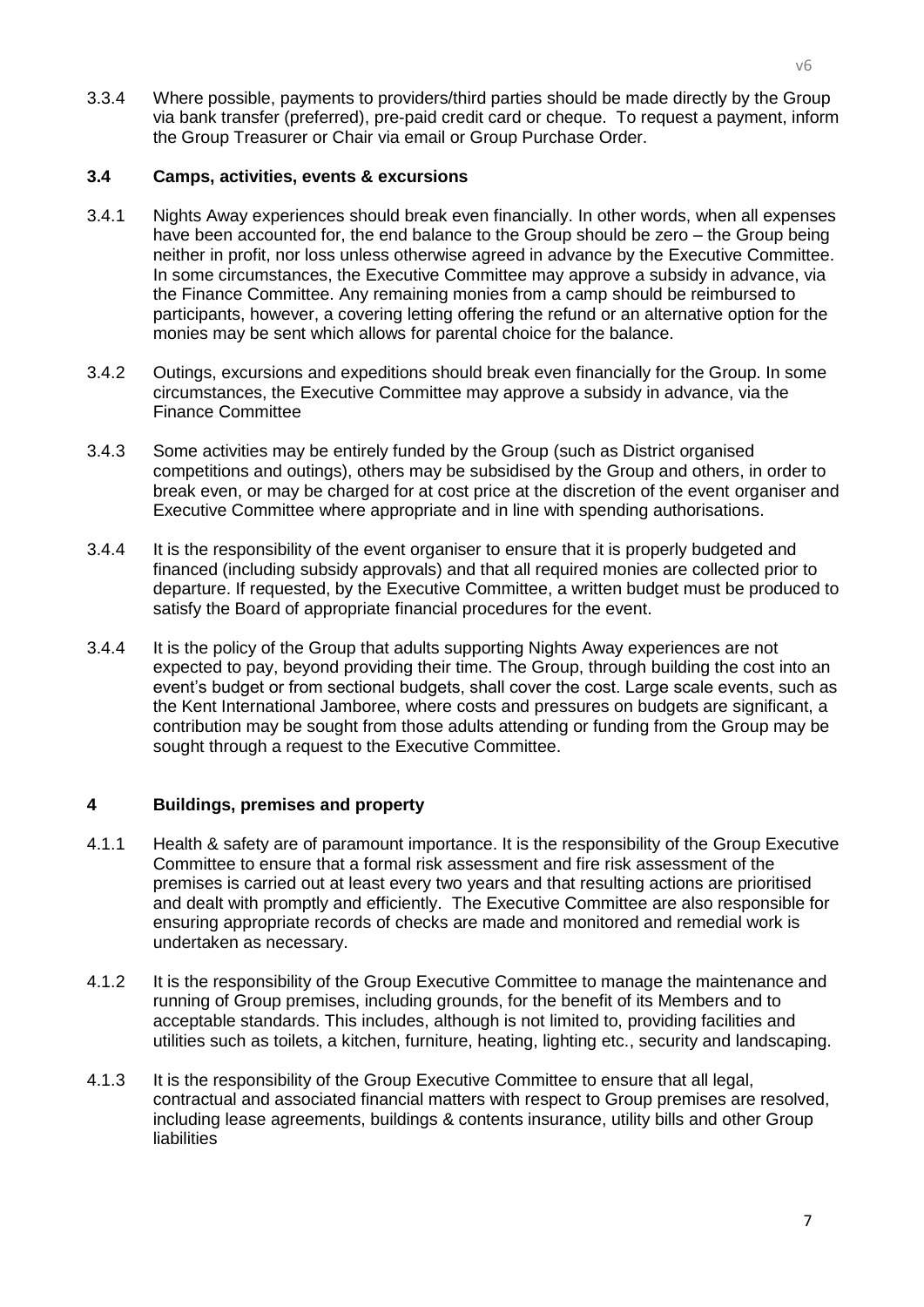- 4.1.4 It is the responsibility of the Group Executive Committee to ensure that Group premises are adequately secure.
- 4.1.5 The Group shall seek to improve its premises and facilities. The Group shall implement and maintain a Development Plan which will be reviewed regularly. In accordance with this Plan, the Group shall seek external funding (through grants and other charitable bodies) as appropriate.
- 4.1.6 The Executive Committee adopt the Scout Association Safety Policy in its entirety. It is the responsibility of the Executive Committee, in conjunction with the Group Scout Leader, to monitor the health and safety considerations of the Centre and the programme regularly. Health & Safety matters will be a standing item on all Executive Committee meeting agendas.

#### **4.2 Personal Property**

- 4.2.1 The Group Executive Committee accepts no responsibility for any damage or theft of personal property whilst in or on Group premises.
- 4.2.2 There is no parking space on the property. Members and visitors are requested to only park at the end of the alley (Shepway Close) and not on the housing side of Shepway Close or in Peto Close. No responsibility is accepted for damage or loss of vehicles or possessions.

#### **4.3 Key Holders**

- 4.3.1 Keys shall be provided to all leaders in the Group that request them. Other regular users, including Shop4Scouts Ltd. staff shall be provided with keys as requested. All key holders will be recorded and sign to accept responsibility for the security and safety of the building.
- 4.3.2 The HQ Manager will be the only holder of a Master set of keys with access to all areas of the building and property, including the safes and key safes.
- 4.3.3 When the building is in use, the key holder shall be assumed to be responsible for the building and its occupants including fire evacuation procedures, health & safety issues and security.
- 4.3.4 When leaving, it is the responsibility of the key holder to ensure that the buildings and grounds are secured and that lights and other electrical equipment are switched off according to procedure.

# **4.4 Use of the premises**

- 4.4.1 The building and facilities at the Group HQ, Shepway Close are provided and maintained by the Group for the direct benefit of the Group and its Members for Scouting purposes, including storage of Scouting related equipment.
- 4.4.2 The use of Group premises for other Scouting purposes (for example, District meetings etc.) is encouraged as this promotes the reputation of the Group in line with POR chapter 3. Use of facilities for these purposes shall incur no charge at the discretion of the Executive Committee.
- 4.4.3 Subject to the terms of the Group Letting's Policy and approval by the Group Executive Committee, the premises may be hired to clubs, groups or private individuals in order to generate funds to further enhance the Group's charitable aims. Each hire shall be subject to a risk assessment and written agreement. The agreement should consider the following: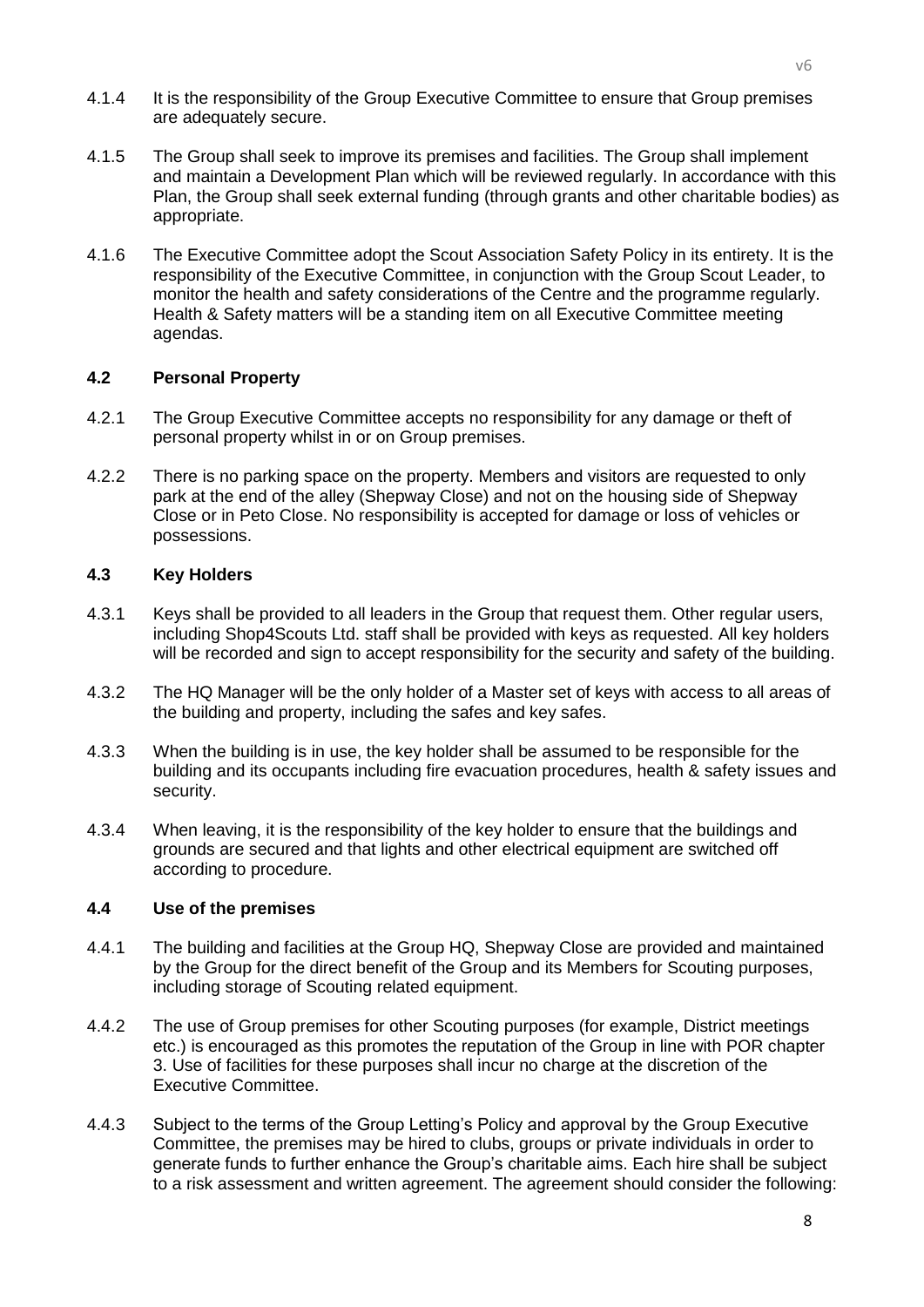- Neighbours (noise & traffic)
- Liability (damage to building or contents and accident liability to users)
- **Hire charges (hourly charge or the whole event)**
- Cleaning & rubbish removal
- Areas out of bounds (Equipment store, Leader's office etc.)
- **Key holder & security**

Hire of the premises shall enhance the charitable aims of the Group through developing and building our relationship with the community and providing an additional revenue stream for the benefit of our membership.

4.4.4 All bookings for the HQ, including Scouting & section bookings outside of the normal evening or hours used by the section shall be made through the HQ Manager via the Centre website [\(www.shepwayclosecentre.info\)](http://www.shepwayclosecentre.info/). This will ensure no double bookings, priority for Scouting events and maximise the use of the building.

#### **4.5 Group Minibus**

- 4.5.1 A separate Minibus Policy will be written, adopted and reviewed annually to meet the needs of changing legislation.
- 4.5.2 Provision of a minibus will be reviewed annually in September of each year. While the Trustees accept that the minibus will be a loss making provision, the size of the loss must be balanced against the benefits to the programme for the young people in the Group.

# **5 Record Keeping**

- 5.1.1 The Scout Group holds a variety of personal data on Section Members and their families to ensure efficient administration and running of the Group. Safeguarding this data is of paramount importance. The Group's GDPR Toolkit 2018 details what, where, how and why data is held by the Group.
- 5.1.2 All sections in the Group will use Online Scout Manager for the management and administration of data. Access to this system is limited to authorised appointed adults.
- 5.1.3 All sections will provide a copy of the termly programme for their section to the Group Scout Leader for reference via Online Scout Manager.
- 5.1.4 Destruction of Sensitive Information is detailed in the Group's GDPR Toolkit 2018 and must be followed by all adults.

# **5.2 INTOUCH System**

5.2.1 InTouch is the system used to manage communications at all Scout activities and events. It is flexible to allow those organising events to implement a system best suited to their particular circumstances.

To minimise the paperwork for leaders and parents when leaving the HQ, the InTouch system is in place to allow leaders to safely take their sections out and about without additional bits of paper and forms.

The activity/event leader will provide a number which parents can use to contact the party should there be any need during the event. The activity/event leader may also provide parents with another mobile number in addition to the main.